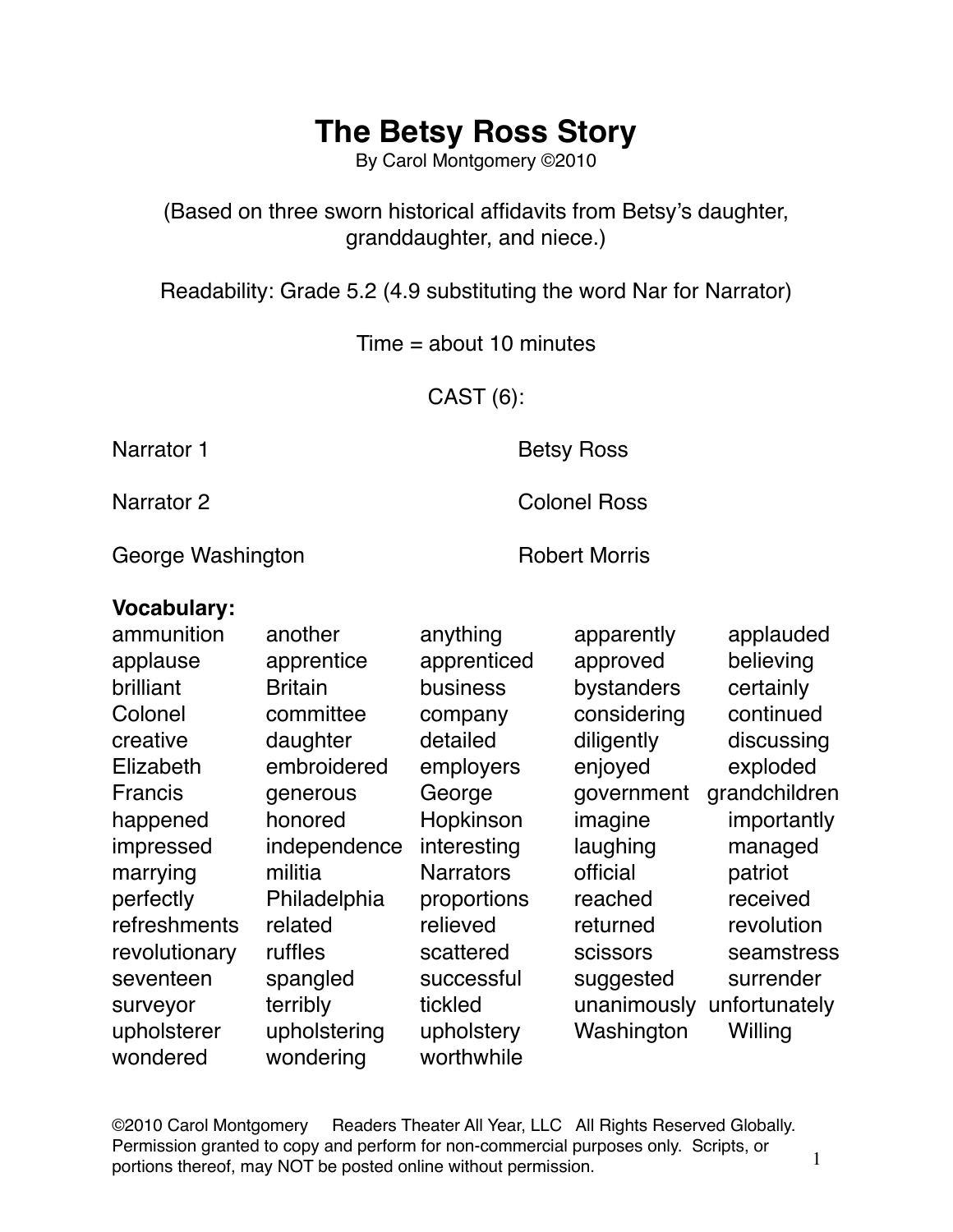By Carol Montgomery (Based on three sworn historical affidavits from Betsy's daughter, granddaughter, and niece.)

**Narrator 1**: Can you imagine being one of seventeen children in the same family, born right in the middle as number eight? That was Elizabeth. We know her as Betsy Ross.

**Narrator 2**: Betsy finished school at age twelve. She was apprenticed out to an upholsterer where she learned the trade. She also met another apprentice there, John, who became her good friend and later her husband.

**Narrator 1**: John and Betsy started an upholstery business. But, like many others, John joined the Philadelphia militia as a patriot to stand up against the British before the Revolution reached Philadelphia. Unfortunately, while John was guarding the supplies the ammunition caught fire and exploded, hurting John terribly.

**Narrator 2**: Betsy tried to nurse John back to health, but he died, January 21, 1776. Since she was a strong woman, she managed to keep the business going. Years later, after losing a second husband to the Revolutionary War and marrying for the third time, Betsy told stories from her life to her children and grandchildren. This is one of those stories when Betsy gets company.

**Betsy**: Well, what do you know, George Washington! I thought you were on a trip!

**George W**: (*smiling*) We're glad you're here today, Betsy!

**Betsy**: (*smiling*) And, look who is with you—Uncle George, or should I say Colonel Ross!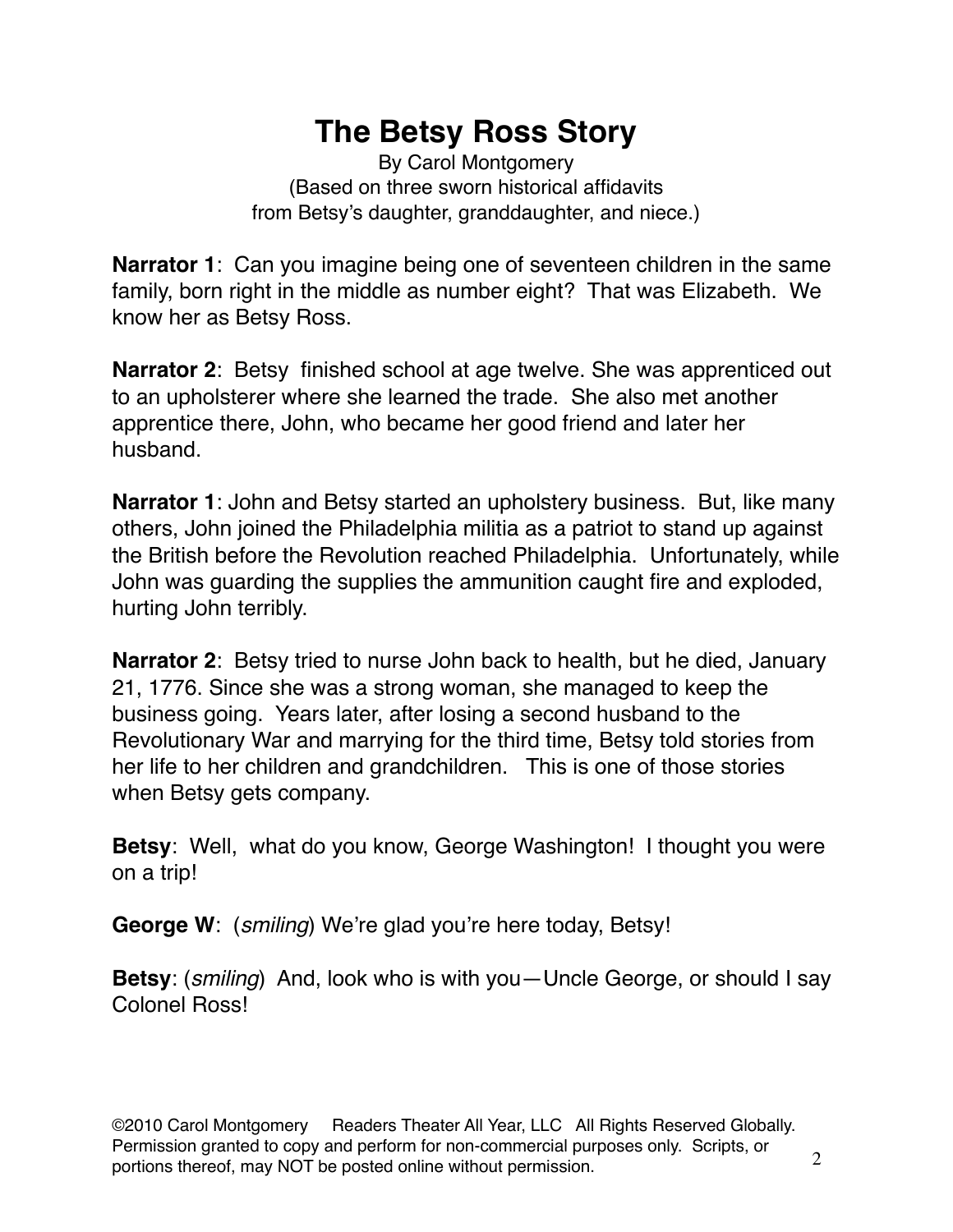**Colonel Ross**: (*smiling*) Hello, Betsy!

**George W**: And this is our friend Robert Morris. He co-owns Willing, Morris and Company—a shipping-banking business. But, more importantly he's a brilliant man and a generous patriot.

**Robert**: (*smiling*) It's a pleasure to finally meet you.

**Betsy**: Thank you. The pleasure is mine. (*smiles broadly*) Come into the parlor behind the store here and I'll get you some refreshments!

**George W**: Thank you, Betsy.

**Narrator 1**: So Betsy took care of her guests, then asked…

**Betsy**: You all look very official today. Is there something on your minds?

**George W**: I was just telling Robert here about how you embroidered ruffles for my shirt not long ago and what a fine patriot your husband John was before he passed away. But, that's not why we came.

**Betsy**: I see. So, am I to guess why you're here?

**Colonel Ross**: (*laughs*) Certainly not! We're the new flag committee.

**Betsy**: New flag committee?

**George W**: Well, I've told people that ever since I met you at Christ Church and found out you had an upholstery business and that you could sew anything…chair cushions, shirt ruffles, (pause) even turkeys!

**Robert**: (*smiles*) That's right.

**Betsy**: (*shaking head and smiling*) Oh, George.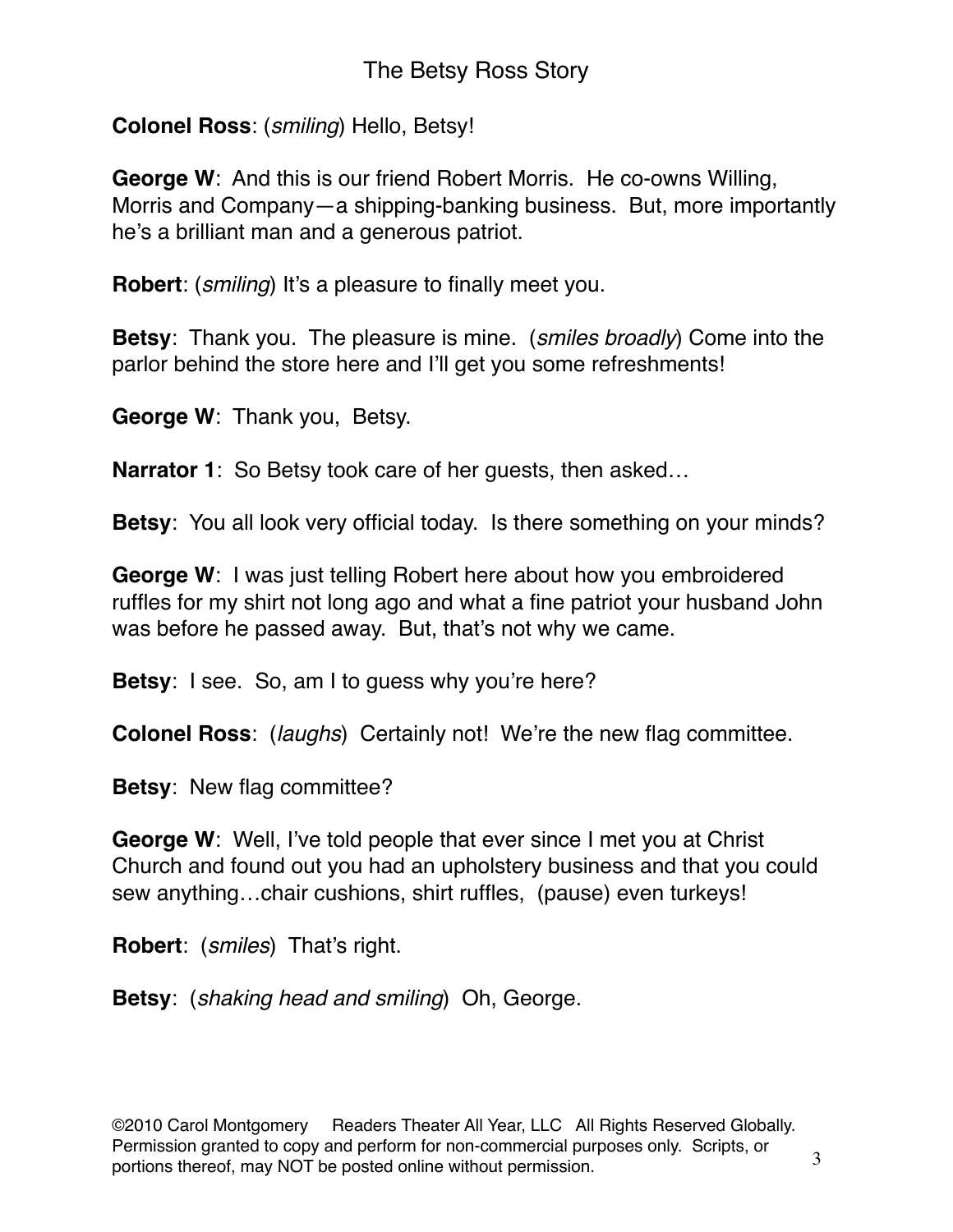**George**: So, we were wondering….would you be willing to sew a new flag?

**Betsy**: Is there a problem with the Grand Union flag?

**Colonel Ross**: (*laughs)* Is there a problem? Robert, tell her our problem, please.

**Robert**: As you know the Grand Union flag has a small British Union Jack in the upper left hand corner, so to some it looks like it's related to Britain. Unfortunately, when we began to fly that flag many of our people thought it meant George Washington was going to surrender to the British!

**Colonel Ross**: (*laughs*) I can't tell that story without laughing—even though I know it's not funny. I just get so tickled thinking about people BELIEVING that George Washington could ever surrender! They sure don't know George!

**George W**: Thank you (pause)—I think.

**Colonel Ross**: You're welcome, my friend.

**Robert**: So we knew we needed a new flag and we needed it soon. George suggested you might sew us a new flag.

**Betsy**: (*inhales deeply*) I've never made a flag before, but it can't be much harder than some of the upholstering or other sewing I've done. Maybe it will be more interesting. What did you have in mind?

**George W**: I have a suggested drawing here from Francis Hopkinson. Mr. Hopkinson is from New Jersey; he's a very detailed man with a creative mind. (*removes drawing from coat pocket and places it on the table)*

**Narrator 2**: George Washington removed the drawing from his coat pocket and placed it on the table for Betsy to see.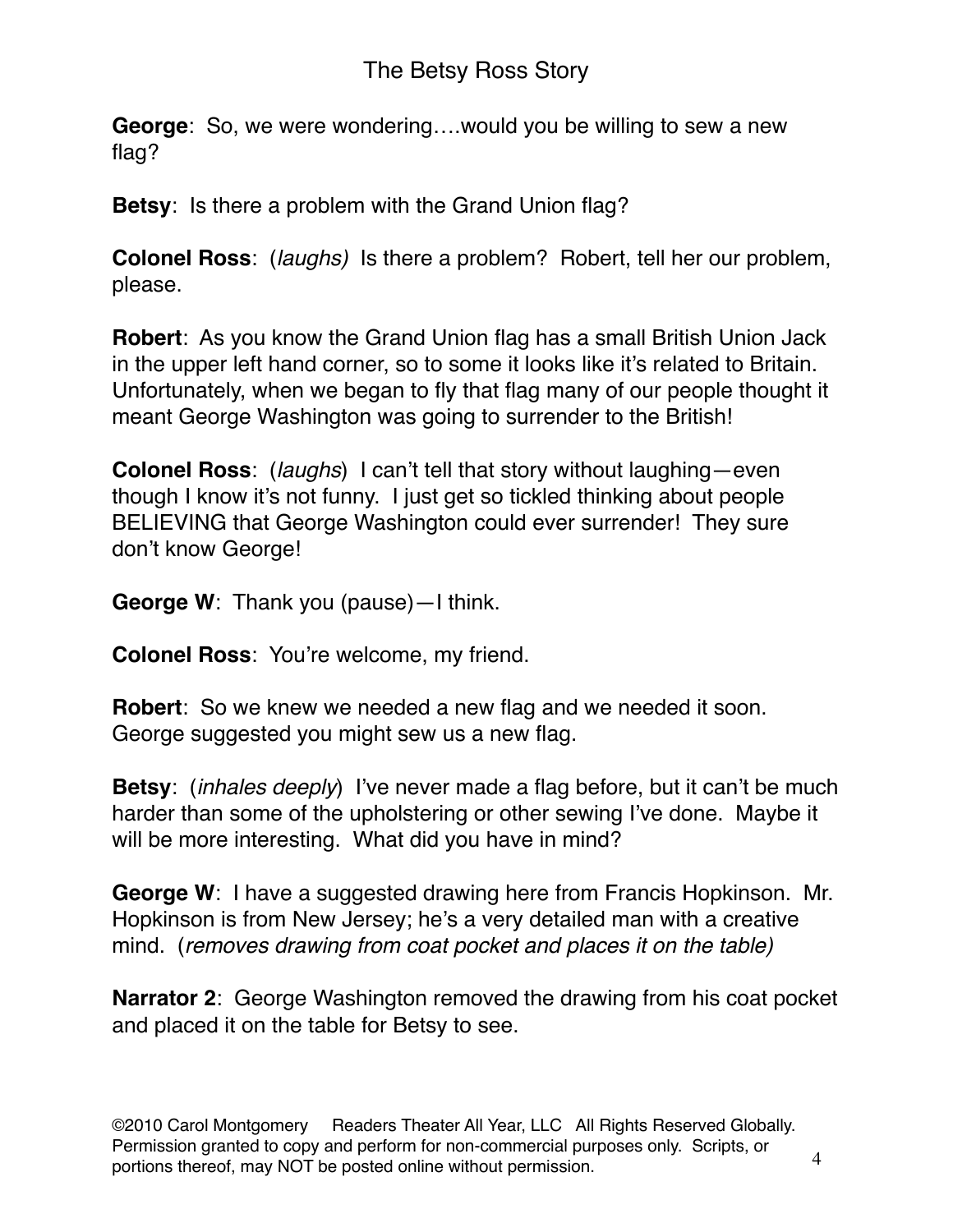**Colonel Ross**: (*laughs*) What do you think about the drawing Mrs. Sew and Sew?

**Betsy**: (*smiles*) Mrs. Sew and Sew? To be perfectly honest, I think it needs some help. First of all the proportions are wrong.

**George**: I wondered about that. How do you mean?

**Betsy**: This drawing is of a square flag. A flag really should be one third longer than its width.

**George W**: (*draws on the paper*) More like this?

**Betsy**: Yes, that's right. You're very good at drawing flags, George. Maybe you should make it?

**George** W: (*laughs*) I used to be a surveyor, but I'm not a seamstress.

**Colonel Ross**: (*laughs*) I'll never tell!

**Betsy**: And, I suppose you don't want to sew a new flag either, Colonel Sew and Sew?

**Colonel Ross**: Who me? (*laughs*) Ask Robert!

**Betsy**: (*smiles*) Mr. Morris?

**Robert**: (*smiles broadly*) No thank you! I'll pay for it, but I won't sew it!

**Betsy**: Well, it would look much better if we cleaned up the design a bit, too.

**George W**: You mean the stars or the stripes?

**Betsy**: The stars. First, they're scattered about all over the blue field …It will look like a more unified design if the stars are in lines or in a circle.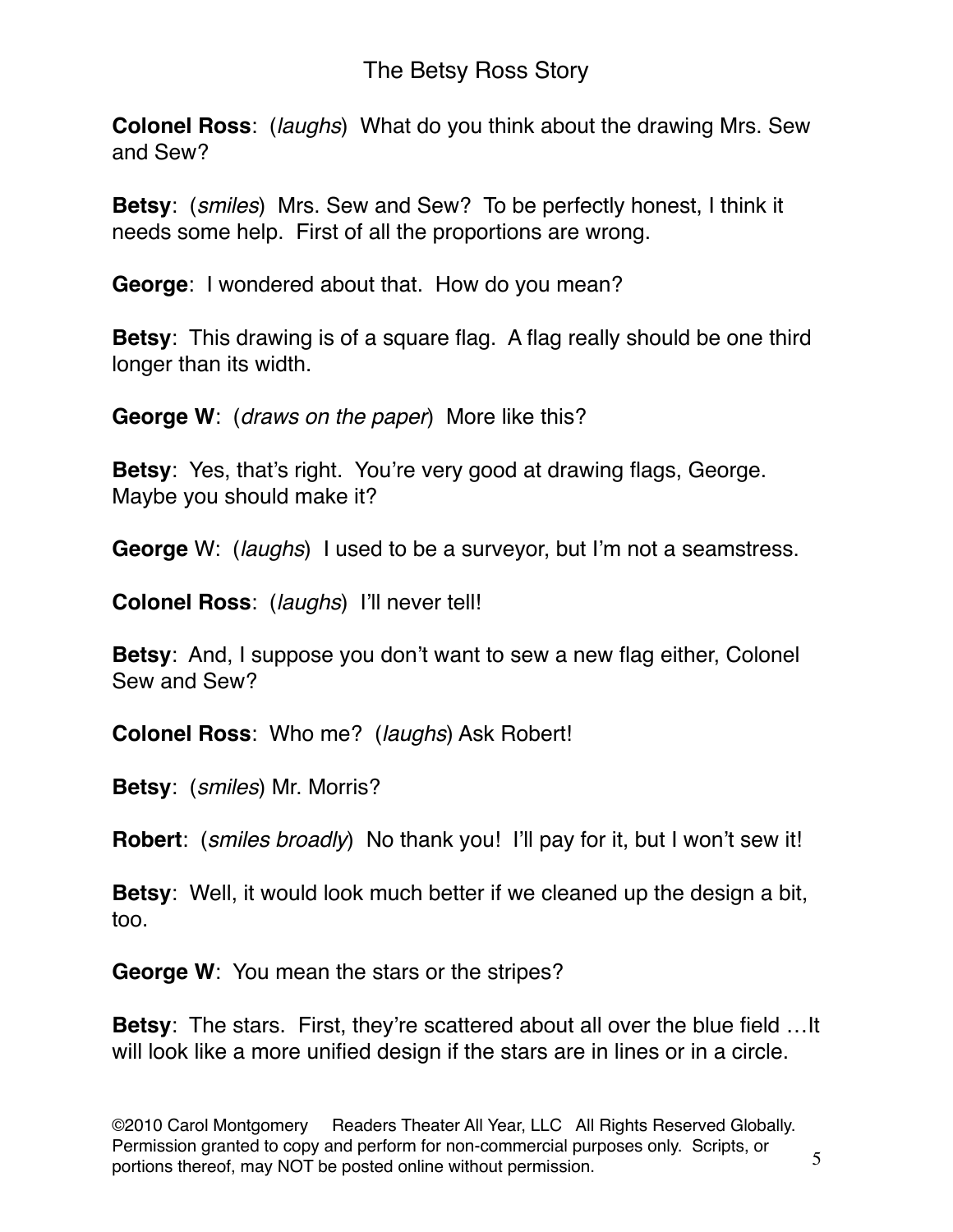**George W**: I like the idea of being unified. What if we put the stars in a circle? Like this? (*draws*)

**Betsy**: That's very good, George. But, the drawing by Mr. Hopkinson shows six-pointed stars and you've done the same thing. If you'll change the shape to a five-pointed star I'll show you how one can be made with just one snip of the scissors; that way you can have your flag sooner.

**Narrator 2**: So Betsy showed them how to make a five-pointed star by folding the paper a special way and making just one cut with the scissors.

**Narrator 1**: The men were impressed.

**George W**: (*smiles*) I told you Betsy was the right one for the job! That's a perfect star! Very clean. Nice lines. I don't think I can draw it that perfectly, but a five-pointed star somehow looks stronger.

**Betsy**: I never thought of that. I learned how to make these when I was a girl…I see you have the design now, George. Good proportions, fivepointed stars in a circle. What do we do now?

**Colonel Ross**: Robert and I were discussing that while you two were working on the design. Robert has a successful shipping business with a ship docked at the Port of Philadelphia.

**Robert**: That's right. And if you think it could help, I have a flag in the sea chest that you may borrow to see how it is sewn. We will also have a painted drawing for you to see the colors and proportions.

**Betsy**: That would be very helpful, Mr. Morris.

**Robert**: And, of course, I'll pay for all your supplies as well as your time. I can see you're a very gifted woman.

**Betsy**: Thank you, sir. I'm honored to be able to use my skills for such a worthwhile cause.

©2010 Carol Montgomery Readers Theater All Year, LLC All Rights Reserved Globally. Permission granted to copy and perform for non-commercial purposes only. Scripts, or portions thereof, may NOT be posted online without permission.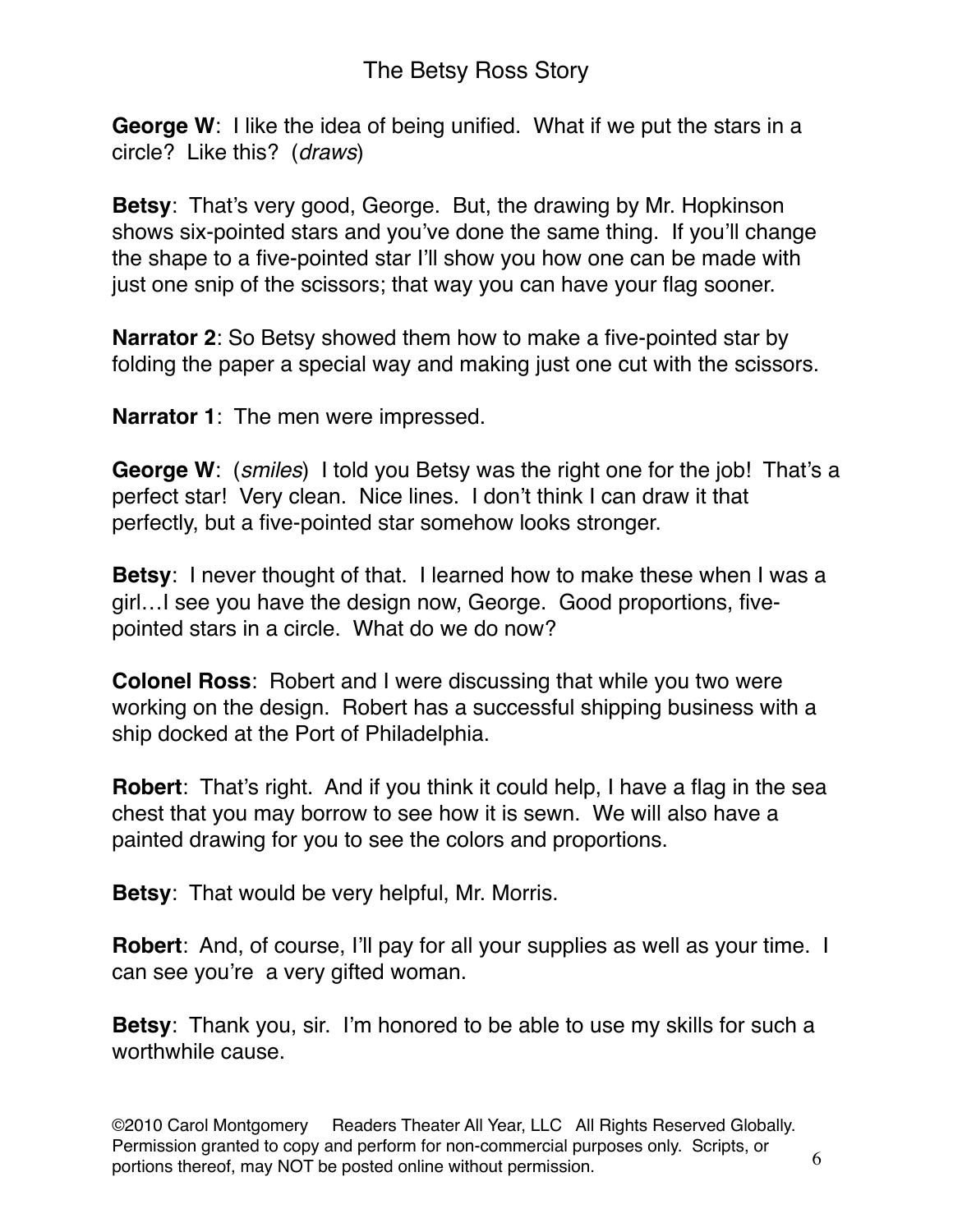**Colonel Ross**: You're a real patriot, Betsy! *(smiles broadly*) And, at least THIS flag won't make people think George Washington is considering surrender.

**George W**: Not when the stars and stripes are waving independence!

**Narrator 1**: The stars and stripes did wave independence proudly. Betsy's daughter Rachel wrote,

**Narrator 2:** "...mother went diligently to work upon the flag and soon finished it, and returned it, the first star-spangled banner that was ever made, to her employers…"

**Narrator 1**: The new flag apparently did a test run up the peak of one of Mr. Morris' ships. Betsy's daughter Rachel also writes,

**Narrator 2**: "[It] was received with shouts of applause by the few bystanders who happened to be looking on."

**Narrator 1**: The New Flag Committee carried the Betsy Ross flag into Congress.

**George W**: (*proudly*) Where it was unanimously approved.

**Narrator 2**: The next day Colonel Ross called upon Betsy Ross to tell her the good news.

**Colonel Ross**: (*smiles broadly*) They loved it, Betsy! Did you enjoy making the new flag?

**Betsy**: I surely did. I can't think of a better use of my sewing skills. And I still can't believe people applauded the first time they saw the stars and stripes.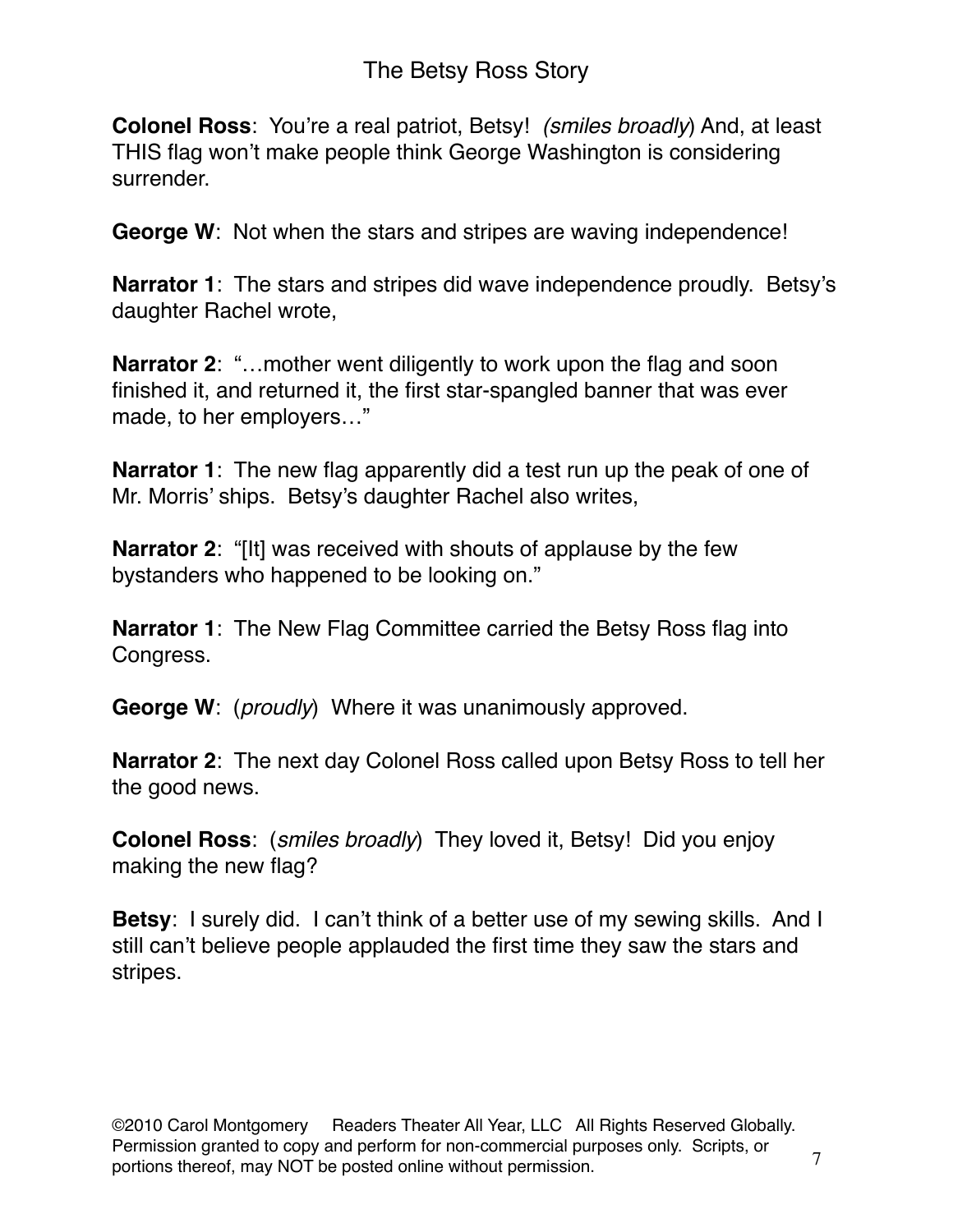**Colonel Ross**: They did. And, I'm relieved you enjoyed the work.; we need you to keep making flags—as many as you can Mrs. Sew and Sew. (*laughs*) Sew one flag and sew another and another—just sew and sew! Please, don't stop sewing flags.

**Betsy**: (*smiles*) It's my honor and my joy. Imagine, I get paid to make five pointed stars with one snip!

**Narrator 1**: So Betsy continued to make flags for the United States Government…

**Narrator 2**: For over fifty years!

**Narrators 1 & 2**: The End.

(*all bow*)



©2010 Carol Montgomery Readers Theater All Year, LLC All Rights Reserved Globally. Permission granted to copy and perform for non-commercial purposes only. Scripts, or portions thereof, may NOT be posted online without permission.